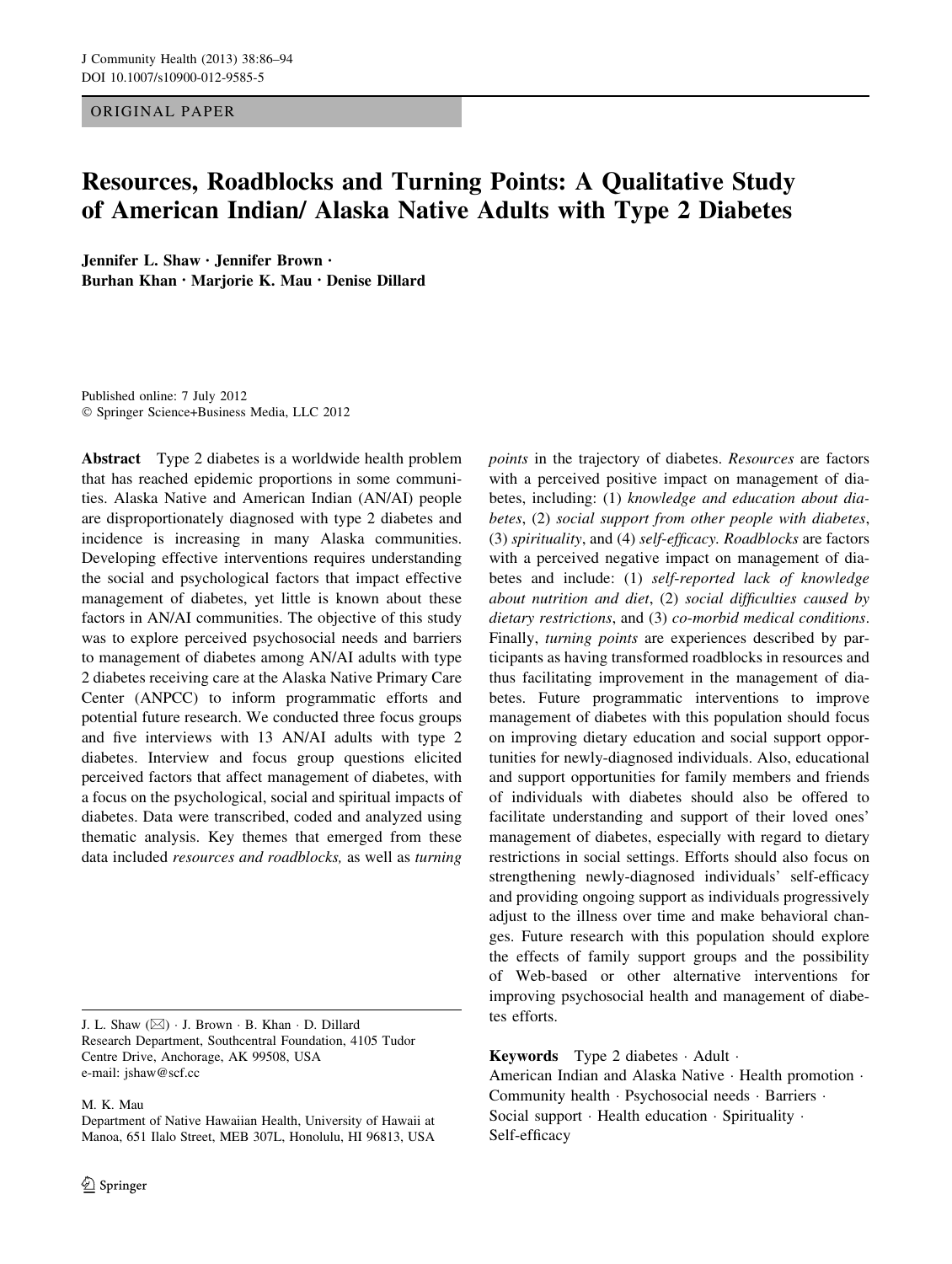#### Introduction

Type 2 diabetes<sup>1</sup> affects nearly 3 percent of the world population. In the United States alone, more than 17 million people have been diagnosed with this chronic illness, and that number is expected to nearly double in the next 20 years [\[1](#page-7-0)]. Diabetes disproportionately affects the Alaska Native/American Indian (AN/AI) community, with more than twice the rate than the US white population. Diabetes incidence in the Alaska Native community, while lower than in the AN/AI community generally, is rising and, therefore, commanding the concern and attention of health care providers and administrators.

Previous research has established significant relationships between diabetes outcomes and numerous psychosocial factors, $\frac{2}{x}$  such as the presence or absence of depression. For example, the presence of social and psychological support and active participation in self-care are consistently found to improve health outcomes in the general diabetic population [[11–](#page-7-0)[15\]](#page-8-0). Conversely, lower health status has been associated with the presence of social and emotional difficulties related to diagnosis and complicated dietary and medication regimens [[11,](#page-7-0) [12](#page-7-0)].

Individuals with chronic illnesses are significantly more likely to experience, for example, depression than the general population [\[2](#page-7-0)]. People with diabetes, specifically, are two to three times more likely to suffer from depression than those without diabetes  $[3-5]$ . Depression among people with diabetes, in turn, is associated with poor nutrition, decreased glycemic control, difficulty with medication management, and decreased physical functionality [[6–11\]](#page-7-0). All of these challenges put individuals with diabetes at greater risk for disease-related complications and poor health outcomes. Understanding the correlates and precursors of depression in this population is, therefore, critically important for managing the disease on both individual and population levels.

While the disproportionate burden of diabetes on the AN/AI community is well-known, little is known about how health care systems can better facilitate the optimal health and wellness of AN/AI individuals living with diabetes. This paucity of information is particularly salient and concerning in the Alaska Native community, where the incidence of diabetes is steadily rising in some areas and putting increasing demands on primary and tertiary care systems. With an eye toward filling this gap in the literature and aiding design of effective health services, we undertook this qualitative study to explore the psychosocial needs and barriers to care of Alaska Native and American Indian adults receiving care for diabetes at the Alaska Native Primary Care Center (ANPCC). This study was conducted in conjunction with a quantitative study examining the co-occurrence of diabetes and depression in the ANPCC service population.

### **Methods**

#### Setting

Located in Anchorage, the Alaska Native Primary Care Center (ANPCC) is operated by the tribally-owned Southcentral Foundation (SCF) and provides comprehensive health services for more than 50,000 AN/AI people. The ANPCC health care system, known as the SCF Nuka System of Care, is managed by the Alaska Native people for AN/AI people of Southcentral Alaska, covering more than 100,000 square miles. The Nuka system delivers care through a pre-paid, patient-centered medical home model in which integrated teams provide primary care and referrals to specialty care and health education services co-located on the adjacent campus.

#### Recruitment

We set out to conduct two focus groups with a total of 18 individuals to elicit views on the psychosocial needs and barriers to care experienced by these individuals. While this study does not meet the criteria for a community-based participatory research (CBPR) project, the study follows a CBPR approach by asking research questions that align with tribally-determined health priorities and corporate objectives established by the SCF Board of Directors. With approval from the Alaska Area Institutional Review Board, as well as SCF and Alaska Native Tribal Health Consortium tribal approval, we (JB) placed recruitment posters in the ANPCC and SCF Health Education Department. Second, we distributed recruitment flyers at the weekly SCF Diabetes Wellness Gathering. Third, we recruited through a published announcement in the Alaska Native News, a community newspaper produced by SCF.

These initial recruitment efforts yielded eight participants in three focus groups, resulting in the decision to supplement focus group data with individual interviews. We (BK) distributed recruitment letters to medical case managers working in the ANPCC to mail to potential participants receiving care for type 2 diabetes in the clinic. This yielded five individual interviews, resulting in total recruitment of 13 AN/AI adults with a self-reported

<sup>&</sup>lt;sup>1</sup> All references to *diabetes* are specific type 2 diabetes, or noninsulin dependent diabetes mellitus, and do not include type 1 diabetes.

<sup>2</sup> Following the definition in Mosby's Medical Dictionary, the term psychosocial factors refers herein to anything that study participants reported to impact their experience and management of diabetes ''pertaining to a combination of psychologic and social factors.''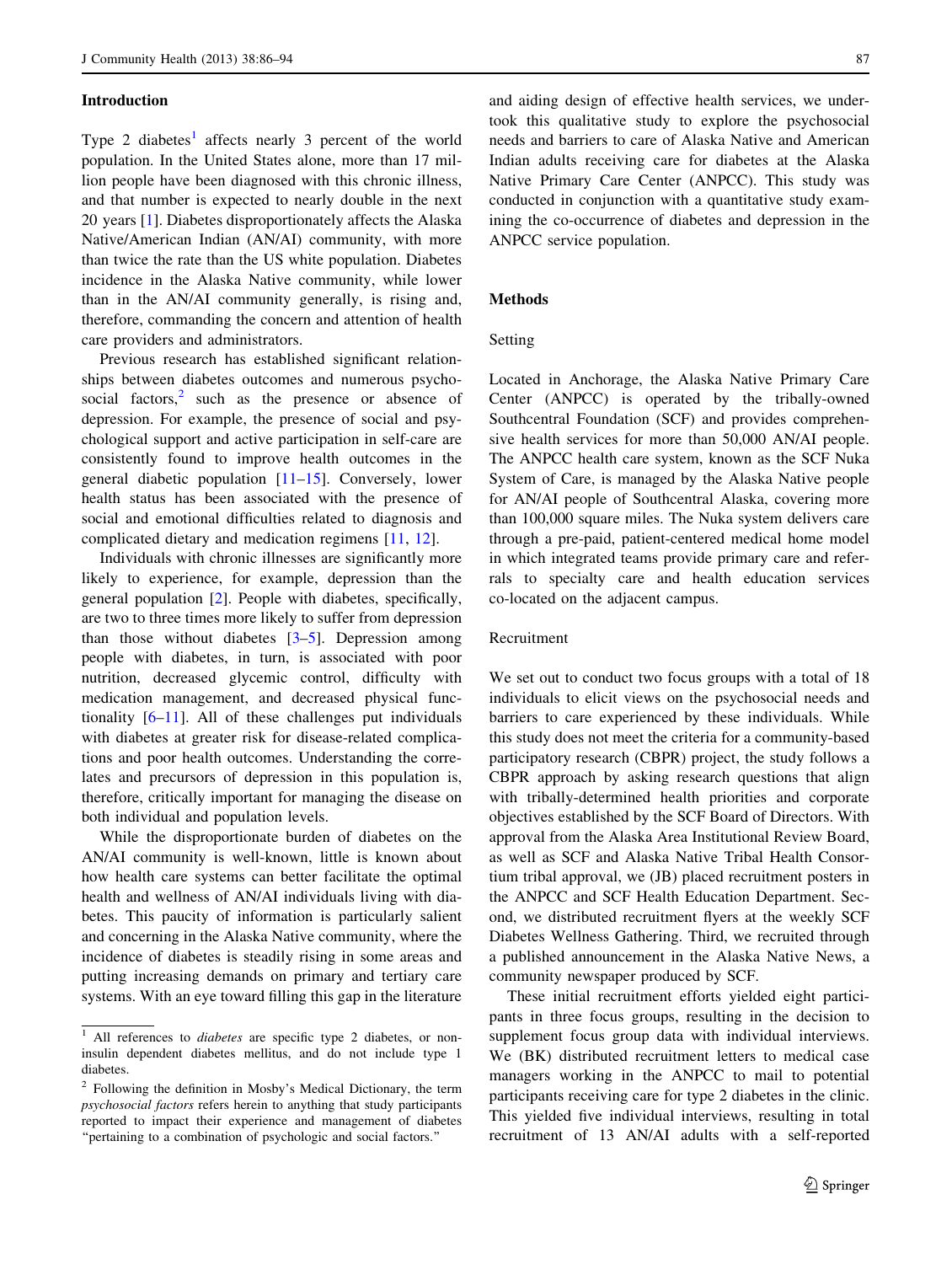diagnosis of type 2 diabetes. This sample is lower than the expected recruitment of 18 adults. The physically and emotionally demanding self-care regimens that individuals with diabetes must follow may have precluded potential participants from taking part in the study.

All recruitment materials stated that study participation was voluntary and not related to receipt of medical care. No identifying or medical information about individuals to whom case managers mailed recruitment letters was disclosed to the researchers. Interested individuals contacted the researchers directly to schedule interviews.

#### Data Collection and Analysis

Between November 2009 to April 2010, we (DD and JB) conducted three focus groups at the ANPCC. Participants completed a short demographic form. Names were not used by either the moderator or participants in the discussion, and participants were identified only by self-selected colors. Six questions and follow-up probes were asked in each focus group. Questions focused on the perceived social, psychological and spiritual impacts of having diabetes (Table 1).

We (DD) collected additional data through individual interviews in which participants the same questions and probes. Each participant received a \$30 gift card incentive.

|  |  |  |  | Table 1 Focus group and interview questions and targeted probes |  |  |  |  |
|--|--|--|--|-----------------------------------------------------------------|--|--|--|--|
|--|--|--|--|-----------------------------------------------------------------|--|--|--|--|

| Ouestion                                                                                                      | Targeted probes                                                                                                                                                                              |  |  |  |
|---------------------------------------------------------------------------------------------------------------|----------------------------------------------------------------------------------------------------------------------------------------------------------------------------------------------|--|--|--|
| How has having type 2 diabetes<br>affected your life?                                                         | Obviously type 2 diabetes has a<br>lot of impact on your physical<br>health. How about your<br>emotional, spiritual, and social<br>life?                                                     |  |  |  |
| What do you need in order to stay<br>as healthy or well as you can be<br>as a person with type 2<br>diabetes? | How are these needs being met?<br>What type of help have you<br>found particularly useful? What<br>is missing? What prevents you<br>from being well?                                         |  |  |  |
| Are there emotional needs that<br>you think many people with<br>type 2 diabetes have?                         | How are these needs being met?<br>What type of help do you think<br>is particularly useful? What is<br>missing? What prevents people<br>with type 2 diabetes from being<br>emotionally well? |  |  |  |
| When you hear the word<br>depression what does that mean<br>to you?                                           | No probe                                                                                                                                                                                     |  |  |  |
| What kind of help do you think<br>people with depression and<br>type 2 diabetes need?                         | What are the signs of depression?                                                                                                                                                            |  |  |  |
| What would get in the way of<br>people with depression getting<br>help?                                       | What could be done to remove<br>these barriers?                                                                                                                                              |  |  |  |

All focus groups and interviews were audio recorded and transcribed. We developed a coding scheme through an iterative process, in which initial independent readings of transcripts by two team members (JS and BK) yielded a list of possible codes. Emergent codes were consolidated and one focus group was independently coded and compared by two members of the research team, then discussed with the rest of the team. The coding scheme was refined until agreement was reached and then all data were coded using Atlas.ti.

## Results

Thematic analysis of the data indicated three key themes in the psychosocial experience of AN/AI adults with type 2 diabetes, including: (1) resources for managing diabetes, (2) roadblocks to managing diabetes and (3) turning points in the illness trajectory. These are discussed in detail below.

Resources for Managing Diabetes

Participants reported a wide range of resources that help them manage diabetes. In particular, four aspects of these resources stood out as common themes in participant narratives, including: (1) knowledge and education about diabetes, (2) social support from other people with diabetes, (3) spirituality, and (4) self-efficacy.

#### Knowledge and Education About Diabetes

Participants focused heavily on the role that knowledge and education about diabetes has in their ability to manage the illness. They spoke of a range of resources that gave them this knowledge, focusing in particular on the diabetes support groups and health education they received through SCF Health Education programs. Some participants reported using the internet for information before other resources became available to them. Regardless of the method, however, participants' uniformly described knowledge and education about diabetes as one of the central resources that helped them manage the illness. One participant put this quite succinctly:

I've embraced it and I can live with this. And the knowledge is what's actually changed everything, is knowing more and more about it.

Some participants emphasized the importance of diabetes-specific education in learning nutritional principles and dietary skills. They described these educational experiences as meeting needs that primary providers alone could not satisfy. For example: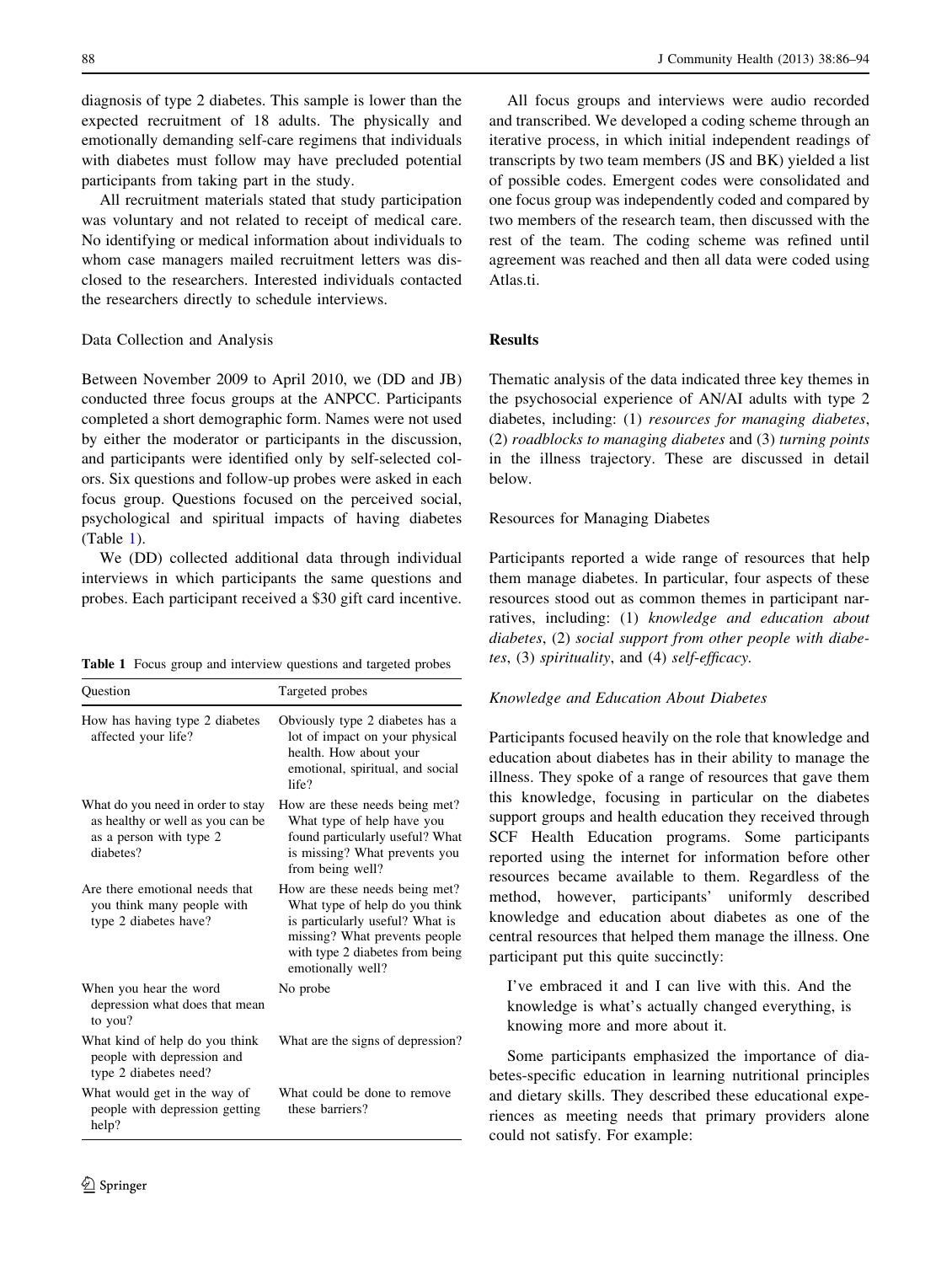… diabetic education really…filled the gaps. It… grounded me in that I didn't have to guess about anything. I think a lot of people who don't have education guess.. There are things that you need to learn that you won't learn unless somebody… teaches you. We need education.

I think the biggest thing for me was just talking to somebody about what to eat and what a portion was and carbs, because I had no idea….carbs had sugar… and I'd just eat what I wanted, thinking if I didn't eat candy, I'm good.

It is important to note that education about diabetes encompasses information ranging from broad concepts, such as the role of insulin in regulating blood sugar, to specific information, such as how to select fresh produce at the grocery store. The latter information seemed particularly useful to participants who grew up in areas where availability to fresh produce was limited. In Alaska, where many Anchorage residents have migrated from rural villages, this information may be particularly important for both prevention and management of diabetes.

## Social Support from Other People With Diabetes

A common theme among participants in focus groups and interviews was the role of social support from other people with diabetes. This support facilitates management of diabetes in several ways. For example, support groups provided encouragement to follow dietary and nutritional recommendations.

… being a nurse…you know [I thought], ''What can I get out of that?' But what you get out of it is friends who share the same kind of battles that you're going through….the wellness group really is a good place to start because then you're going to hear [someone] say, Well, yeah, I worked out today.'' And then you think, Well…I'd better go work out.'' And so it really is that support that you otherwise didn't have.

Participation in groups of individuals with diabetes was also reported to be an important resource for coping with situations and experiences related to having diabetes.

…if you don't have someone that actually supports you and is there and you can talk to, and how do you handle this situation, what do you say when somebody asks you these questions…I think support groups are really, really important…

I like that everybody there is in the same shoes as you are, so you find out you're not the only one going through [this]….it makes you more comfortable to get out what you need to get out. Or, if you have…family that doesn't understand….until you live with it, you don't understand it truly. So I feel more comfortable going to the groups that are going through it, too.

While most participants reported seeking support from others with diabetes in group settings, some had sought support in one-on-one or individual settings, such as the internet, and found this to be a useful alternative or complement to support groups.

…they have these forums…of other people that are sharing the same problems… You get to read whatever you want and look up different symptoms or someone that…has had that experience and is doing this along with you.…classes are fine, but you're limited and you don't really absorb…as much as if you have a tool in front of you.

Whether participants to seek support in a group or a oneon-one setting, they commonly expressed the importance of speaking and listening to other people with diabetes and having the opportunity to share experiences related to having diabetes.

#### Spirituality

Spirituality serves as an important resource for some individuals in our sample. Spirituality is a diverse resource that can serve to guide personal behavior, provide emotional assurance or give comfort to others. One participant's comments reflected a common theme, stating that her spirituality enabled her to make difficult changes in her dietary habits:

I tried numbers of times to quit eating the way I was eating, and I never could….I relied more on God to help me to make those right choices. And I have consistently lost a pound a week for the past several months because of that  $-$  yay!  $-$  and the support I get. But I know, for me, my spiritual life, it's been-that's helped me a lot because I don't think I could've done it.

For some, spirituality provides a source of emotional support to help them cope with the challenges of managing diabetes, as well as for offering hope to others living with the illness.

… [the doctor]…looked at me and says, ''I just lost two patients from diabetes this week.'' And that…really scared me. And that's when I really started using my spiritual [sic].

…you draw upon your faith and ask God to help out in those trying situations and just in the everyday challenge that [diabetes] creates.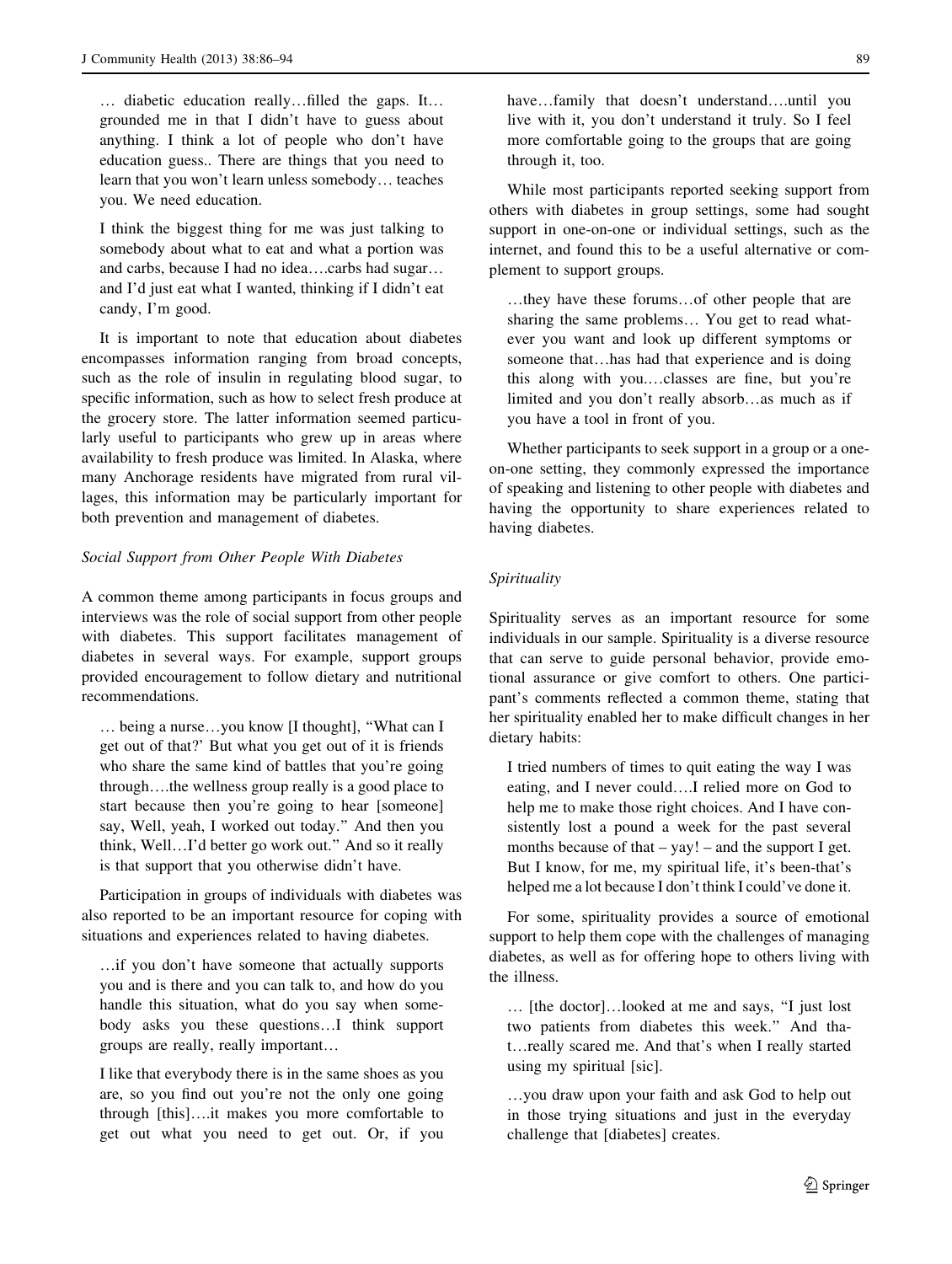If more people could talk others out of being depressed and tell them there is a Lord out there, there's hope. You don't have to feel like you're alone. A lot of people are going through this. You know? It's good for encouraging.

Finally, one person articulated that spirituality provides a constant source of support that may not reliably be found in social relationships.

…rather than be depressed, I just turned to the Lord. He's my best friend…. family could turn their back on you….But never the Lord, you know. It gives me peace.

Thus, spirituality provides an important resource for individuals managing diabetes, both as a tool for making practical choice and behavioral changes, as well as for finding positive means of facing the emotional challenges of diabetes.

# Self-Efficacy

As reflected in the above discussion on spirituality, one of the most dominant resources participants reported was a sense of competence in managing diabetes and influencing health outcomes associated with the illness. Knowledge and education about diabetes and acceptance of the illness were common sub-themes in participants' discussion of their perceived self-efficacy in managing diabetes.

…I started learning more and more and accepting it and dealing with it, going to my doctor, my dietician, and learning more and more

The more you learn about it, the more you can accept it. Like I said, I went in denial because I wasn't accepting it, and I didn't see–I didn't want to be different from everybody else, and that was another part of the process, is you have to accept and embrace it.

Several participants reported that the emotional challenges of diabetes actually helped facilitate their sense of self-efficacy about managing the illness.

…I felt it was death. I felt like, ''Well, I've got diabetes. I'm going to die, and there's not a whole lot I can do about that.'' And then I found out that there really is, and it ended up being a very life-changing experience.

I was depressed but it got me motivated, too – don't want to be a diabetic, so I changed it. It's changed my life.

It's a scary thought to be diabetic…at first, I just …wanted to cry, but I was thinking…I could change it. I could change how this is so I'm changing now. At the beginning it was frustrating and sad a little, but now it's…''when could I really be off all the medicine and…get back into shape and get back into me.'' I think some people feel helpless about it, that they can't control it. So why try? I took the other tack. I'm going to control it, or it's going to control me.

Thus, emotional challenges of the illness intersected with useful knowledge and information resulted in participants' perception of being competent to manage diabetes. This sense of self-efficacy, couple with knowledge and education about diabetes, support from other people with diabetes and spirituality were the key resources participants reported to help them manage diabetes.

# Roadblocks to Managing Diabetes

In addition to the resources described above, participants described a wide range of roadblocks encountered in managing diabetes, with particular emphasis on several oft-cited factors, including: lack of knowledge about nutrition and diet, social difficulties caused by dietary restrictions, and comorbid medical conditions. These themes and illustrative quotes are described in more details in ensuing paragraphs.

# Lack of Diabetes-Related Knowledge/Education

While every participant in the study could access diabetes education classes at the time of data collection, some had previously lived in regions where this resource was not available. This lack of information affected participants in a variety of ways, including fear and even physical decline. For example:

I was afraid of going into a coma….And I thought it was because if I ate this certain food, so…when I first found out, I actually lost about 20 pounds because I was afraid to eat.

Another aspect of this roadblock emerged in stories about family members and friends who participants perceive do not appreciate the significance of their dietary needs.

…your family sees you take these pills, and they see you in your daily life. But I don't think any of them think past that…They're always saying, ''Have a second cup of soup," or, "It's a small brownie. You can have a small brownie.'' What they don't understand is when you have that small brownie, it triggers something…

…some of my relatives…would say, ''Come on, you can have some. Come on. It's a special occasion. It's my birthday.'' But they don't realize that I eat—cake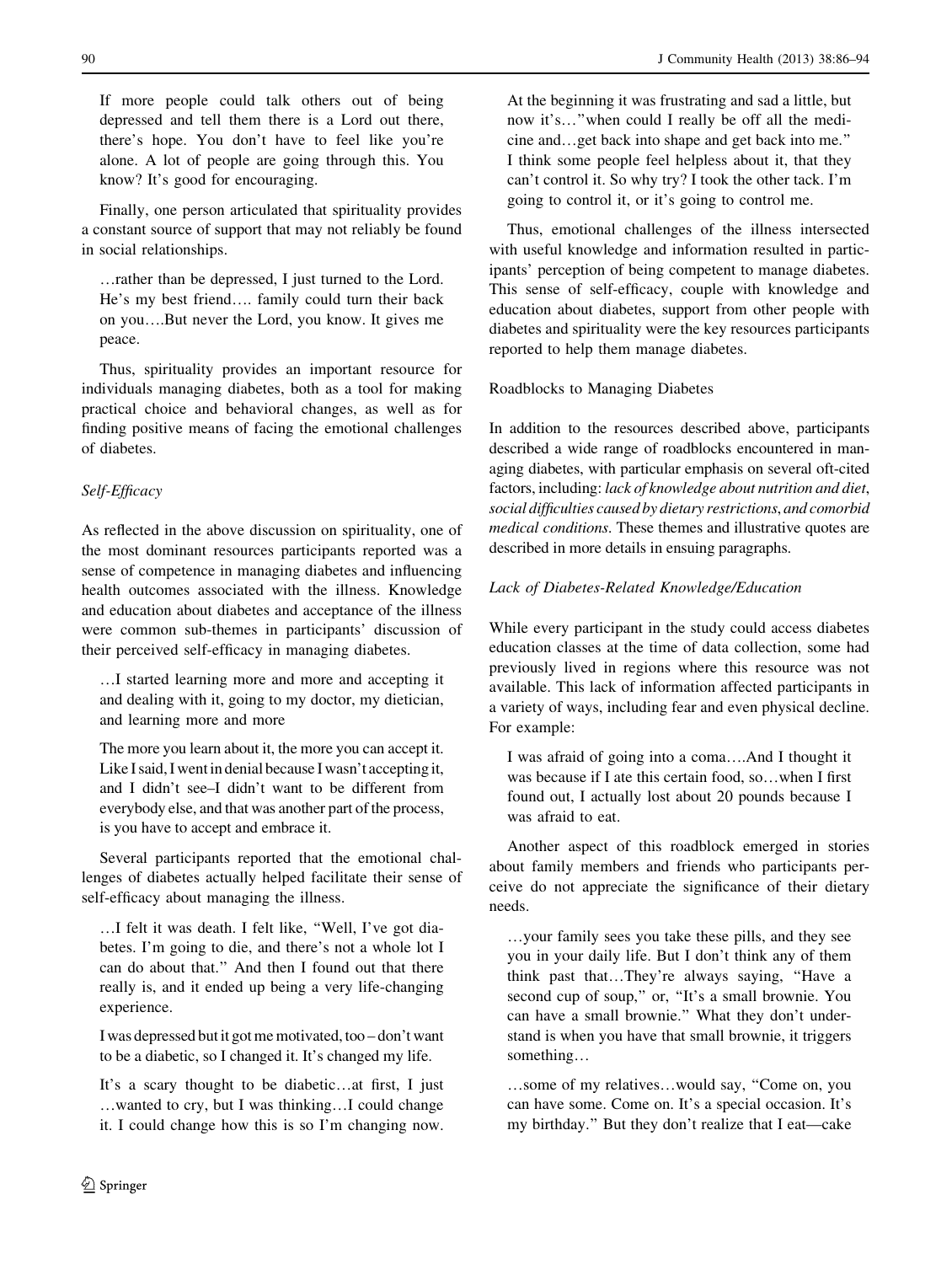and ice cream—that's going to shoot my sugar up real high, and it's no good for me.

Dietary factors also factored into the next major roadblock to managing diabetes, detailed below.

#### Social Difficulties Related to Dietary Restrictions

Most participants described changes in their social habits and relationships due to the dietary restrictions imposed on them by diabetes.

…my social life…really took a plunge when I was first diagnosed because everything my friends and I did was around food….And so things really changed as far as socially.

I have several friends that I don't go around with…anymore just simply because the change [in diet] that I had to make was something that—it irritated them.

# Co-morbid Medical Conditions

Co-morbidities related to diabetes and other complicating medical problems were also reported by participants as roadblocks to managing diabetes. Medical co-morbidities experienced by participants in the study include epilepsy, head injuries, heart disease, hypertension, degenerative joint disease and infections. These conditions can intensify the need to watch dietary intake or interfere with diabetes management by further complicating medication regimens, upsetting glycemic control, and introducing emotional challenges, such as depression, for example.

Well, I don't know if it's so much the diabetes as the other health issues also. I have four new stents in my heart. I take a bolus of medication in the morning and a bolus in the evening. It's almost all related…to my heart problem. So that sometimes eclipses the diabetic problem. The diabetic problem is there all the time, and I have to be aware of that.

I'm epileptic too, and that's really scary….I have to watch what I'm eating…when I fall off, I don't feel nothing…my blood sugar goes too high, or if I get too warm. So I do have to watch what I eat still.

The central emphasis is that co-morbidities can complicate the physical management of diabetes during episodes of illness, as well as creating a need for greater diligence about self-care even during times of general health and wellness.

Thus, the resources and roadblocks described above give insight into the perceptions of AN/AI individuals with type 2 diabetes about the illness, its impact on their lives and key factors they perceive to help or hinder their efforts to achieve optimal health and minimize the negative consequences of the disease. These data indicate factors the AN/ AI individuals who participated in this study find most supportive as well as those that impede their ability to manage diabetes effectively. Additionally, the data demonstrated that the presence or absence of resources and roadblocks are not constants along the illness trajectory. That is, the factors that help or hinder managing diabetes are subject to change and certain experiences, or turning points, can transform roadblocks into resources.

Turning Points in the Illness Trajectory

Most study participants described moments in which their experience of diabetes shifted and the illness became easier to manage. These transformative experiences occurred at ''turning points'' in the illness trajectory in which individuals developed the ability to make necessary changes to achieve desired health outcomes.

Sometimes turning points involved confrontation with others. For example, several participants described interactions with concerned health care providers that resulted in their self-reported acceptance of the illness and a decision to strive for positive outcomes.

…the real wake-up for me was when one of the doctors said to me, "... what do you want to be doing in five years?…You may not be here if you don't change the way you're eating…''…that was a wakeup call for me…Now I was madder than heck that he said it, but it was a wake-up call because I looked around, and I saw my grandkids, and I thought, 'I want to be there when they get married.

Participants almost uniformly described turning points as having been preceded by a challenging emotional experience that caused them to think differently about their capacity to manage diabetes differently.

I went through the [diabetes education] class with [a friend] because she didn't want to go alone. And we got through the class….and in a matter of about four or five months, four of them died. And it was such an eye-opener for me. It was like, ''Now, how could they have died?'' And I noticed in the paper, it said, ''Due to complications of diabetes.'' And it was just like, That's what yours is going to read if you don't stop.'' You realize that this is a disease that can kill you if you don't do what you need to do.

In turn, diabetes-related health education and support from other individuals with diabetes sometimes led to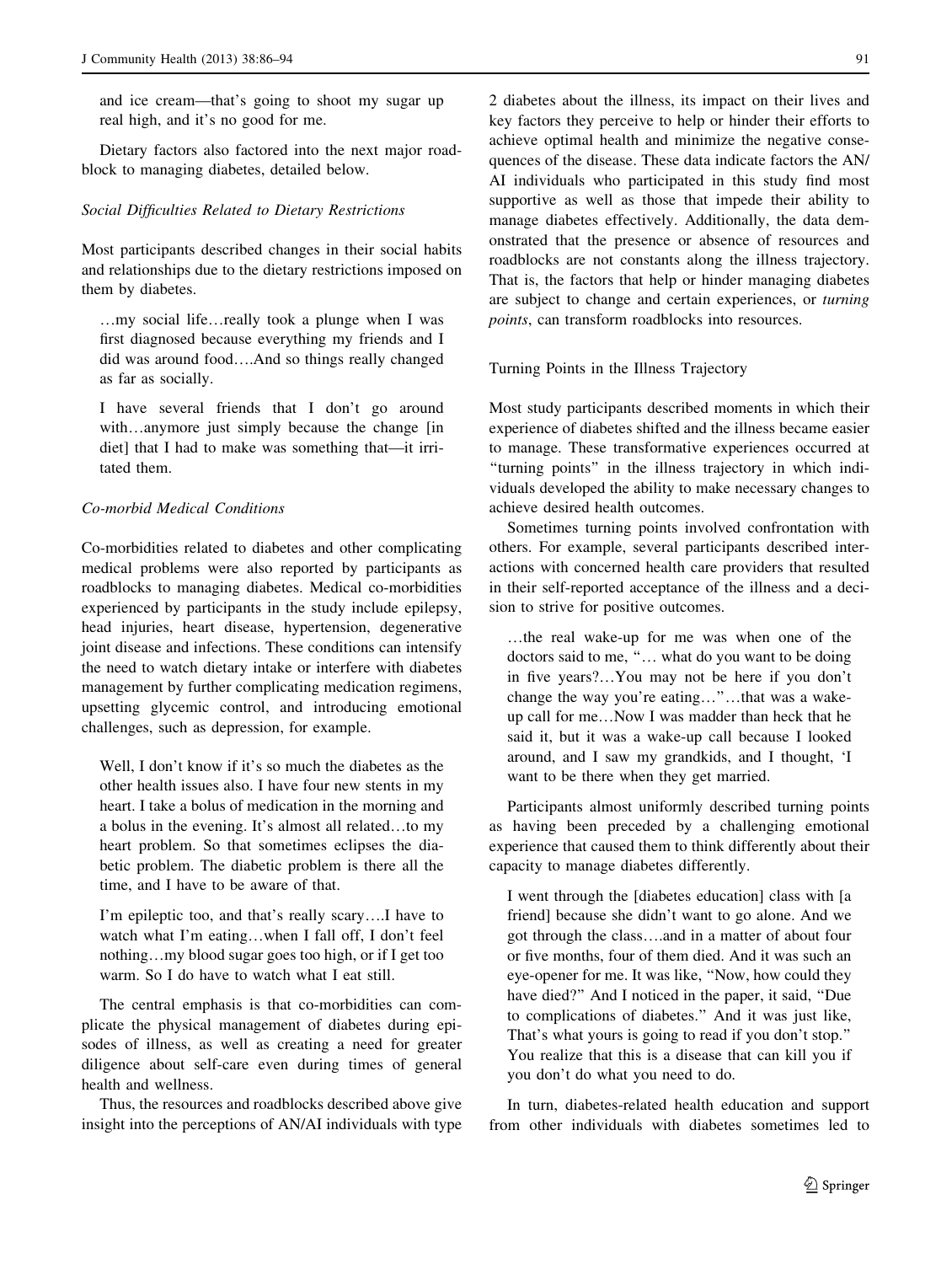awareness of healthy choices and development of selfefficacy. As individuals became aware of how they could manage the illness through diet, exercise and individualized medication management, they also developed a belief in their ability to manage their illness and achieve positive health outcomes.

Thus, roadblocks have the potential to become resources when individuals can acquire needed awareness, support and skills for managing diabetes.

## Depression as a Barrier to Managing Diabetes?

As mentioned earlier, we designed this qualitative study to complement a quantitative investigation on the association between diabetes and depression in AN/AI people at the ANPCC. For this reason, we asked participants about their experiences with depression, particularly as related to living with diabetes. However, experiences with depression did not emerge in these data as a dominant narrative or roadblock to managing diabetes. Rather, study participants described brief episodes of depression related to specific experiences, such as being diagnosed with diabetes or when co-morbid conditions complicated diabetes management. These challenges were consistently described as being overcome with resources such as support from other people with diabetes, assistance from health providers and perceived self-efficacy to positively affect health status. Some participants, in fact, described depression as a precursor to a turning point in the illness trajectory that actually resulted in positive health outcomes. These resources may be particularly important for health care providers, health educators and health managers seeking to address or prevent the economically and emotionally costly problem of depression in the population of people they serve who are living with type 2 diabetes. This will be discussed further below.

#### **Discussion**

These data show that the AN/AI adults who participated in this study encounter a wide range of resources and roadblocks in managing diabetes, as well as important turning points in the illness trajectory that result in a greater commitment to achieving positive health outcomes. Four sub-themes emerged as key resources for managing diabetes, including: knowledge and education about diabetes, support from other people with diabetes, spirituality and self-efficacy. Three sub-themes emerged as dominant roadblocks, including: self-reported lack of knowledge about nutrition and diet, social difficulties caused by dietary restrictions, and co-morbid medical conditions. Turning points are characterized by an emotional experience, such as a challenging encounter with a health care provider or the death of a friend, resulting in acceptance of the illness and an increased sense of perceived efficacy for successfully managing the illness.

Several factors limit the generalizability of these findings. First, a self-selection bias in this sample may have produced an over-representation of individuals with a proactive stance toward diabetes management and healthcare in general. In other words, our sample may favor health care users and under-represent the non-user. It is reasonable to assume that the pre-paid nature of the AN-PCC health system would result in fewer under-served individuals than in the general population. However, despite the lack of this barrier to care, it is likely that there is still a segment of the population that, for other reasons, does not seek health care or participate in health education classes even when diagnosed with diabetes. Second, this sample includes only adults with diabetes by self-report and therefore cannot be considered a representative sample of the ANPCC service users. Finally, the limited number of participants in the study presents obvious limitations to the generalizability of the findings. Despite these limitations, however, we believe the findings to be an important first step in exploring and understanding the barriers and facilitators to diabetes management experienced in this under-represented population of AN/AI adults with diabetes. Despite the overall low incidence of diabetes in the Alaska Native community, as Alaska's ''largest village'' and a center of rural-to-urban migration, Anchorage offers a unique opportunity to sample a diverse group of individuals representing many different experiences and backgrounds. This, coupled with the fact that every person in the sample has access to comprehensive primary and specialty health care services leads us to conclude that the data discussed here may, in fact, be more representative than they might appear at first glance.

Several of the findings described above have particularly important implications for programmatic interventions and future research. First, participants in our study universally have utilized some form of diabetes education or support group. However, these resources are clearly not sufficient for meeting their psychosocial needs and supporting them in successfully managing diabetes. One of the strongest findings of this study was the difficulty experienced by participants in finding support among family and friends for their dietary needs. These difficulties resulted in avoidance of social situations or ending unsupportive relationships, thereby increasing social isolation. This finding is particularly concerning given the widely-cited role of social support in successfully managing chronic illness [[16\]](#page-8-0) and the fact that social gatherings, especially holidays celebrations and community events, often center around food.

Participants uniformly expressed the wish for family and friends to have similar opportunities as they do for gaining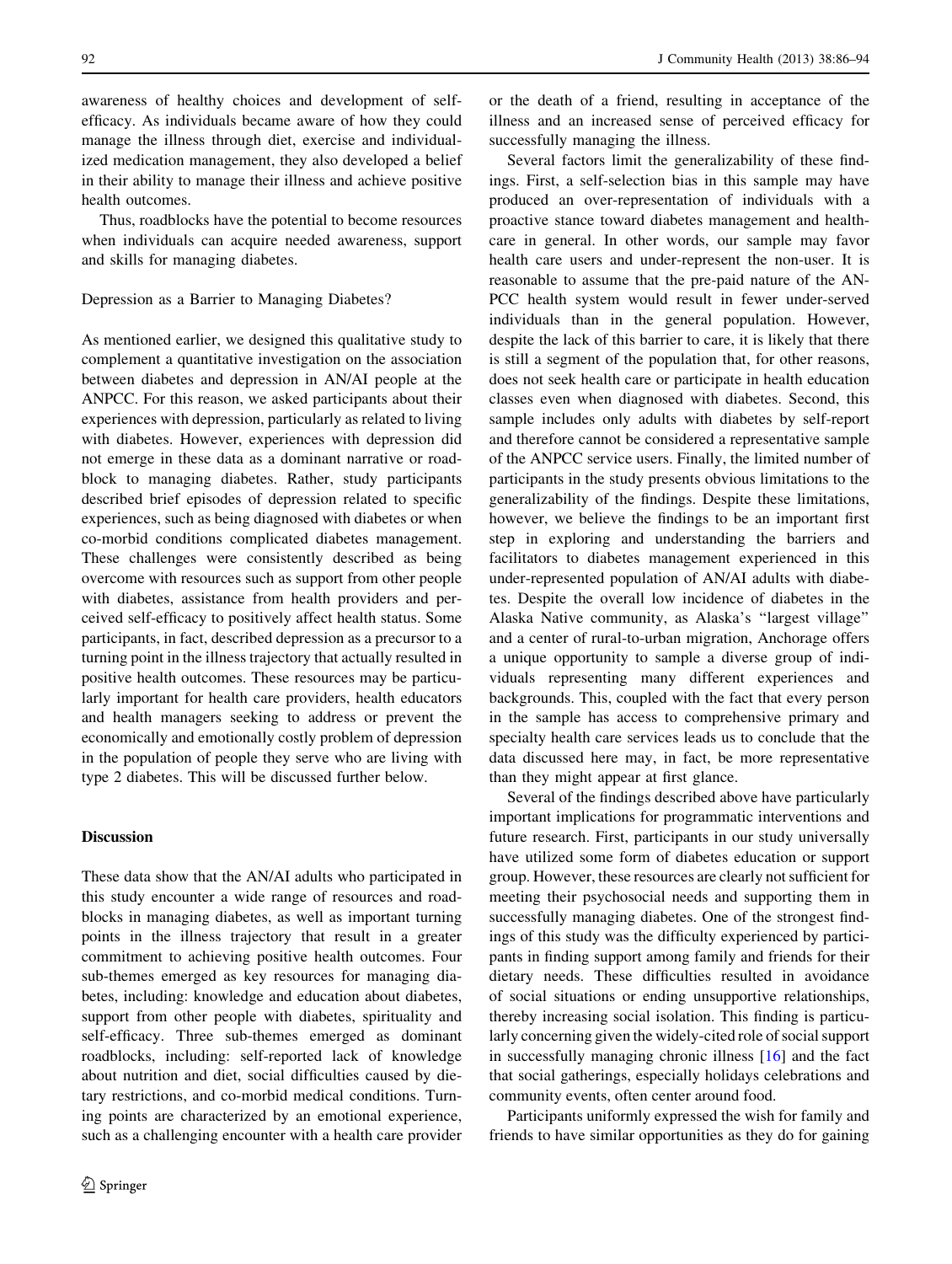<span id="page-7-0"></span>knowledge and education about diabetes. This appears to be the greatest unmet psychosocial need of our study participants—the need to increase awareness and sensitivity among members of their natural support networks. It follows from this finding that primary care providers should assess their patients' social support and determine with patient input if additional support for family members is needed. This finding also has implications for health service managers and health advocates. One participant eloquently summarized this, saying that we need

…more public awareness. Awareness in the nondiabetic community that we have a large portion of our population that has this problem, and they're going to continue to have this problem. It's really a community problem. It's something that we all need to deal with.

Thus, expansion of health education classes and initiatives to include family members and friends of individuals with diabetes, as well as public service campaigns to increase community awareness and acceptance of diabetes in the general public is warranted.

Second, while some of the participants in our study reported previously having experienced a lack of access to health care or health education, every person had financial access to comprehensive health care at the time of data collection. While the uniformity of this group's access to health care and diabetes education constitutes a limitation study, by virtue of decreasing overall sample diversity, it may also serve to protect the AN/AI persons receiving care at the ANPCC from experiencing higher levels of depression and emotional distress, such as those observed in the general US population of adults with diabetes. Future research should explore this question as well as consider if the developmental aspects of diabetes management, such as accepting the illness and committing to achieving positive outcomes, are facilitated by the continuity of integrated, patient-centered care, such as that provided at the ANPCC.

Third, primary care providers should allow adequate time for patients to ask questions and provide diabetes education, as well as formal depression screening. Even in the absence of clinical depression, primary care providers should carefully assess newly- and previously-diagnosed patients for perceived social support and fear related to diabetes, as well as perceived self-efficacy for managing dietary needs (e.g., in social gatherings). Finally, providers should refer individuals to diabetes-related health education classes and support groups and assess for barriers that individuals with diabetes may face in utilizing these resources.

Finally, as research conducted with an under-represented population using a CBPR approach, this study contributes important information to the dearth of knowledge on the psychosocial needs and experiences of AN/AI

individuals with diabetes. However, this study includes only individuals who were actively seeking health care and/or health education related to their diabetes. As such, it does not represent the perceptions and experiences of AN/ AI people with diabetes who are not seeking health care, education or support related to the illness. Future research should focus on this group and seek to identify barriers to utilization of available resources.

Alaska Native and American Indian (AN/AI) persons are more likely than other Americans to use primary care providers as their de facto behavioral health service providers [\[17](#page-8-0)]. Tools to understand and appropriately address the psychosocial needs of primary care patients are, therefore, critical for providers working with this population. By designing programs and services to meet these needs, health service managers could potentially reduce psychosocial burdens on individuals with diabetes and help them achieve optimal health outcomes.

#### References

- 1. Wild, S., et al. (2004). Global prevalence of diabetes: Estimates for the year 2000 and projections for 2030. Diabetes Care, 27(5), 1047–1053.
- 2. Coventry, P., et al. (2011). Talking about depression: A qualitative study of barriers to managing depression in people with long term conditions in primary care. BMC Family Practice, 12(10).
- 3. Anderson, R. J., et al. (2001). The prevalence of comorbid depression in adults with diabetes: A meta-analysis. Diabetes Care, 24(6), 1069–1078.
- 4. Peyrot, M., & Rubin, R. R. (1997). Levels and risks of depression and anxiety symptomatology among diabetic adults. Diabetes Care, 20(4), 585–590.
- 5. Warnock, J. K., & Mutzig, E. M. (1998). Diabetes mellitus and major depression: Considerations for treatment of Native Americans. Journal Oklahoma State Medical Association, 91(9), 488–493.
- 6. Ciechanowski, P. S., Katon, W. J., & Russo, J. E. (2000). Depression and diabetes: Impact of depressive symptoms on adherence, function, and costs. Archives of Internal Medicine, 160(21), 3278–3285.
- 7. Ciechanowski, P. S., et al. (2003). The relationship of depressive symptoms to symptom reporting, self-care and glucose control in diabetes. General Hospital Psychiatry, 25(4), 246–252.
- 8. Egede, L. E. (2004). Diabetes, major depression, and functional disability among U.S. adults. Diabetes Care, 27(2), 421–428.
- 9. Egede, L. E., Zheng, D., & Simpson, K. (2002). Comorbid depression is associated with increased health care use and expenditures in individuals with diabetes. Diabetes Care, 25(3), 464–470.
- 10. Lustman, P. J., et al. (2000). Depression and poor glycemic control: A meta-analytic review of the literature. Diabetes Care, 23(7), 934–942.
- 11. Odegard, P.S., & K. Capoccia. (2007). Medication taking and diabetes: A systematic review of the literature. Diabetes Education, 33(6): 1014–1029; discussion 1030–1031.
- 12. Auslander, W.F., et al. Psychosocial resources and barriers to self-management in African American adolescents with type 2